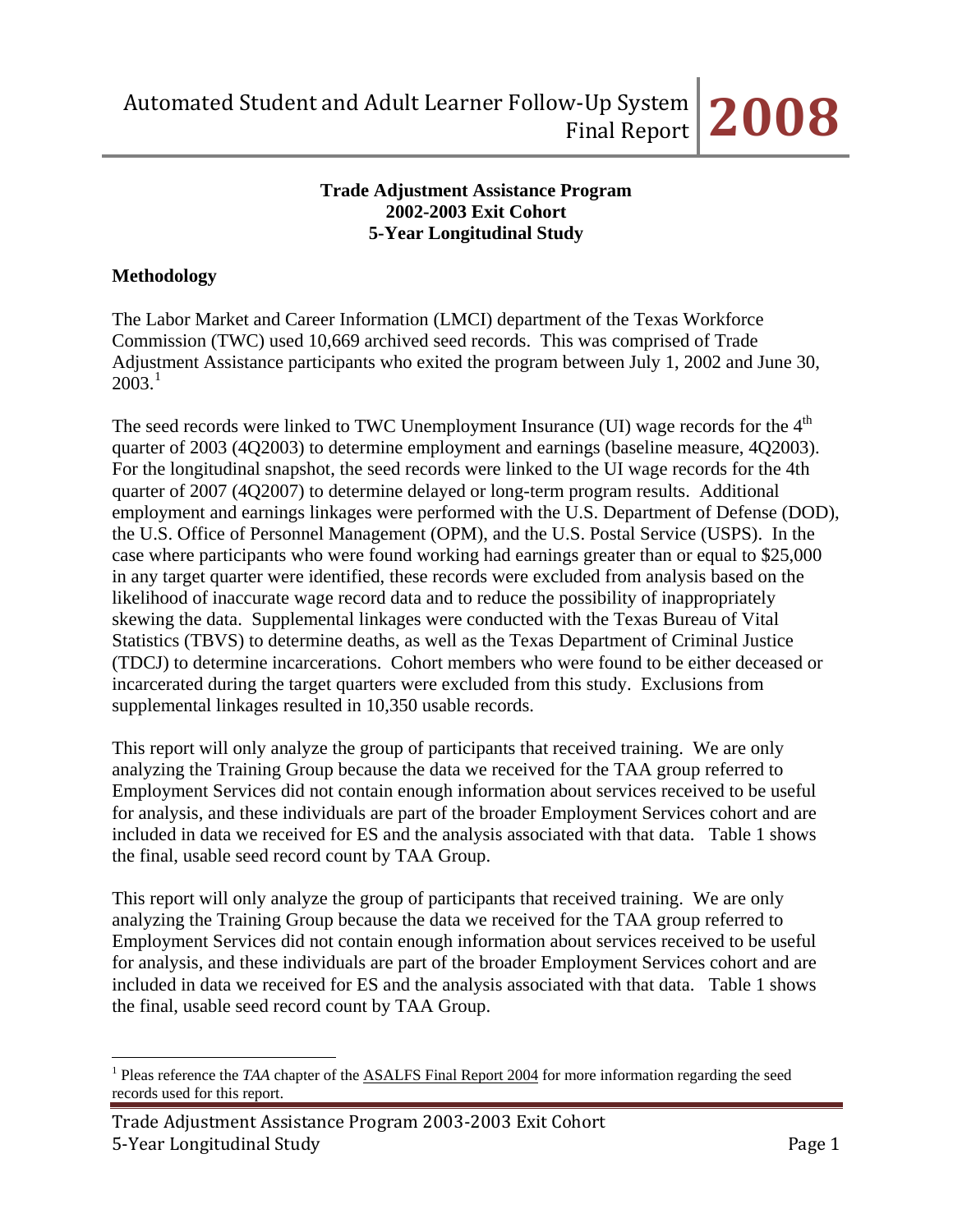

# **Table 1. 2002-2003 TAA Seed Records**

| Group        |        |
|--------------|--------|
| Training     | 3,656  |
| No Training  | 6,694  |
| <b>Total</b> | 10,350 |

#### **Results**

Table 2 shows that, excluding the unknown group, male members of the training group had the highest employment by gender in 4Q2003, as well as 4Q2007. They also had the highest median quarterly earnings in 4Q2003 at \$4,173 and in 4Q2007 with \$6,717. Overall, the Training group had 4Q2003 employment of 66.2 percent with median earnings of \$3,200 and 4Q2007 employment of 70.2 percent with median quarterly earnings of \$4,879.

## **Table 2. Employment and Earnings in 4Q2003 and 4Q2007 for Training Group by Gender**

| All Working in 4Q2003                                                                                |                         |                |                |                 |  |  |  |
|------------------------------------------------------------------------------------------------------|-------------------------|----------------|----------------|-----------------|--|--|--|
|                                                                                                      |                         | N              | $\frac{0}{0}$  | <b>Median</b>   |  |  |  |
| Gender                                                                                               | N                       | <b>Working</b> | <b>Working</b> | <b>Earnings</b> |  |  |  |
| Female                                                                                               | 2,536                   | 1,652          | 65.1           | \$2,945         |  |  |  |
| Male                                                                                                 | 1,115                   | 769            | 69.0           | \$4,173         |  |  |  |
| Unknown                                                                                              | 5                       | n/a            | n/a            | n/a             |  |  |  |
| <b>Total</b>                                                                                         | 3,656                   | 2,421          | 66.2           | \$3,200         |  |  |  |
| All Working in 4Q2007                                                                                |                         |                |                |                 |  |  |  |
|                                                                                                      | <b>Median</b><br>℅<br>N |                |                |                 |  |  |  |
| Gender                                                                                               | N                       | Working        | <b>Working</b> | <b>Earnings</b> |  |  |  |
| Female                                                                                               | 2,536                   | 1,756          | 69.2           | \$4,292         |  |  |  |
| Male                                                                                                 | 1,115                   | 807            | 72.4           | \$6,717         |  |  |  |
| Unknown                                                                                              | 5                       | n/a            | 60.0           | \$13,156        |  |  |  |
| Total                                                                                                | 3,656                   | 2,566          | 70.2           | \$4,879         |  |  |  |
| Note: Cells with values smaller than 5 are marked "n/a" to protect the<br>privacy of cohort members. |                         |                |                |                 |  |  |  |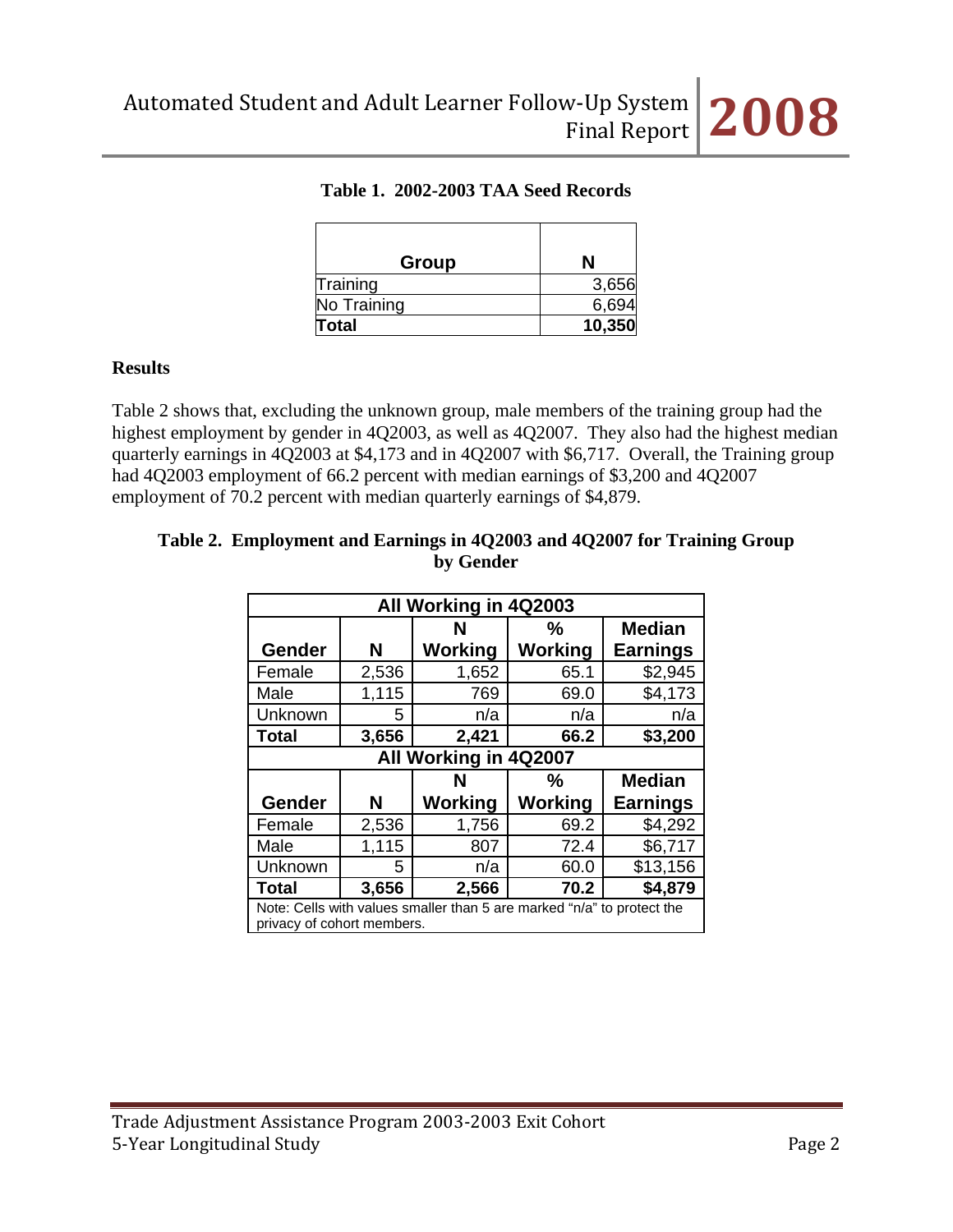When looking at employment and earnings numbers by ethnicity, we see that, of groups of appreciable size, Blacks had the highest employment in 4Q2003 at 71.3 percent (Table 3). Whites had the second-highest employment at 4Q2003 with 67.7 percent, while Asians had the highest median quarterly earnings with \$5,598.

Blacks again had the highest employment in 4Q2007 at 77.8 percent, and Asians had the highest median quarterly earnings at \$8,479. Hispanics were the largest ethnic group and they had employment of 69.7 percent with earnings of \$4,437 in 4Q2007.

| All Working in 4Q2003  |       |                |               |                 |  |  |
|------------------------|-------|----------------|---------------|-----------------|--|--|
|                        |       | N              | $\frac{0}{0}$ | <b>Median</b>   |  |  |
| <b>Ethnicity</b>       | N     | Working        | Working       | <b>Earnings</b> |  |  |
| Hawaiian Native or     |       |                |               |                 |  |  |
| Pacific Islander       | n/a   | n/a            | 100.0         | \$3,047         |  |  |
| Unknown                | 6     | n/a            | 50.0          | \$4,293         |  |  |
| <b>Native American</b> | 9     | 6              | 66.7          | \$4,321         |  |  |
| Asian                  | 59    | 34             | 57.6          | \$5,598         |  |  |
| <b>Black</b>           | 230   | 164            | 71.3          | \$5,078         |  |  |
| White                  | 437   | 296            | 67.7          | \$4,730         |  |  |
| Hispanic               | 2,914 | 1,917          | 65.8          | \$3,017         |  |  |
| <b>Total</b>           | 3,656 | 2,421          | 66.2          | \$3,200         |  |  |
| All Working in 4Q2007  |       |                |               |                 |  |  |
|                        |       |                |               |                 |  |  |
|                        |       | N              | %             | <b>Median</b>   |  |  |
| <b>Ethnicity</b>       | N     | Working        | Working       | <b>Earnings</b> |  |  |
| Hawaiian Native or     |       |                |               |                 |  |  |
| Pacific Islander       | n/a   | n/a            | 100.0         | \$4,349         |  |  |
| Unknown                | 6     | n/a            | 66.7          | \$5,011         |  |  |
| <b>Native American</b> | 9     | $\overline{7}$ | 77.8          | \$6,956         |  |  |
| Asian                  | 59    | 41             | 69.5          | \$8,479         |  |  |
| <b>Black</b>           | 230   | 179            | 77.8          | \$7,458         |  |  |
| White                  | 437   | 303            | 69.3          | \$7,628         |  |  |
| Hispanic               | 2,914 | 2,031          | 69.7          | \$4,437         |  |  |
| <b>Total</b>           | 3,656 | 2,566          | 70.2          | \$4,879         |  |  |

# **Table 3. Employment and Earnings for Training Group by Ethnicity**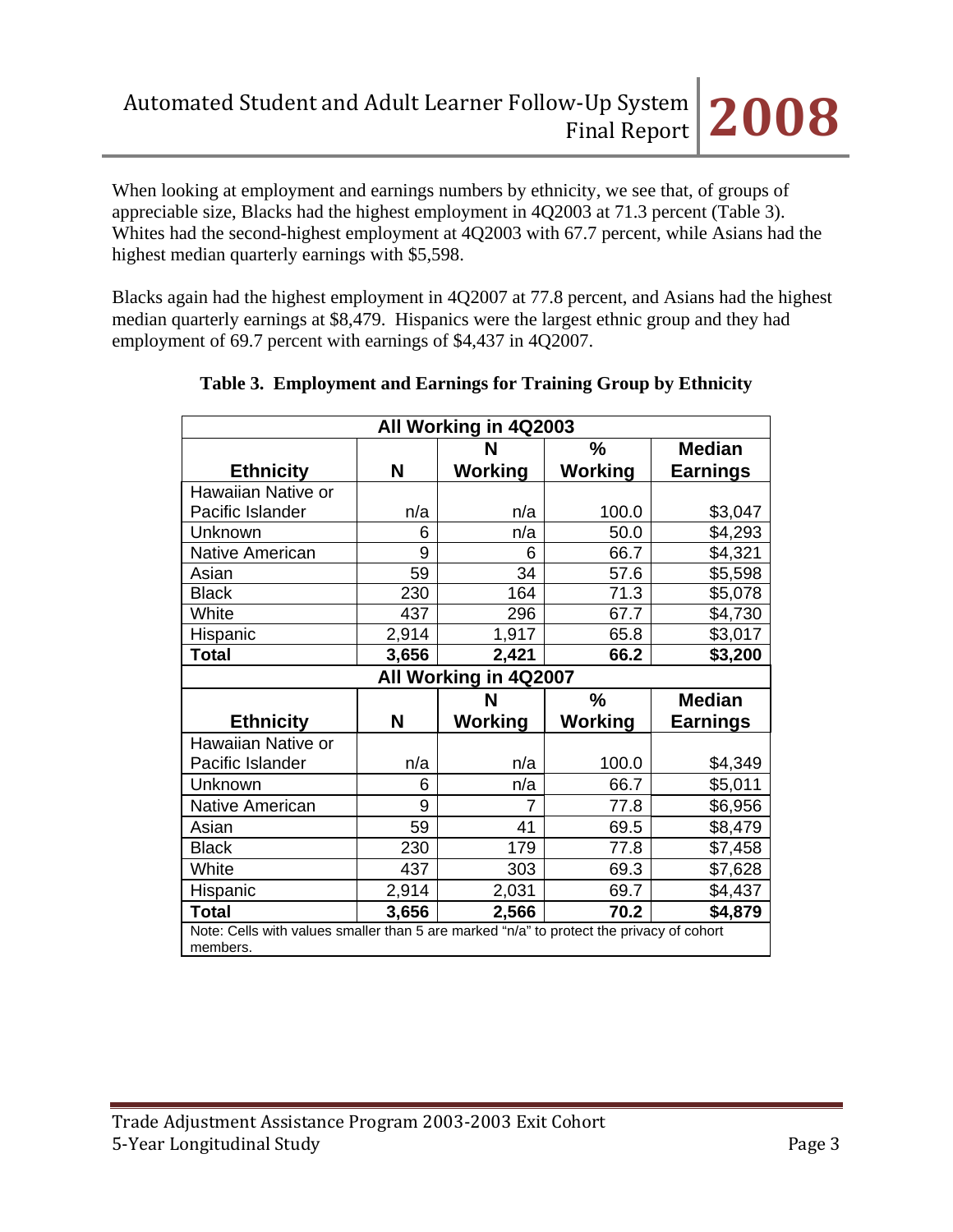Training participants in the Both category had the highest employment in 4Q2003 at 72.8 percent, according to Table 4. Excluding the Unknown category, participants in the Occupational category also had the highest median quarterly earnings in 4Q2003 at \$3,332.

At the five-year mark in 4Q2007, participants in the Occupational category had the highest rate of employment at 71.5 percent, and the highest median quarterly earnings in 4Q2007 at \$5,459.

| All Working in 4Q2003 |                    |                |               |                 |  |  |
|-----------------------|--------------------|----------------|---------------|-----------------|--|--|
|                       | $\frac{0}{0}$<br>N |                |               | <b>Median</b>   |  |  |
| <b>Training Type</b>  | N                  | <b>Working</b> | Working       | <b>Earnings</b> |  |  |
| Unknown               | 16                 | 10             | 62.5          | \$10,521        |  |  |
| <b>Both</b>           | 342                | 249            | 72.8          | \$3,225         |  |  |
| Remedial              | 854                | 513            | 60.1          | \$2,835         |  |  |
| Occupational          | 2,444              | 1,649          | 67.5          | \$3,332         |  |  |
| <b>Total</b>          | 3,656              | 2,421          | 66.2          | \$3,200         |  |  |
| All Working in 4Q2007 |                    |                |               |                 |  |  |
|                       |                    |                |               |                 |  |  |
|                       |                    | N              | $\frac{0}{0}$ | <b>Median</b>   |  |  |
| <b>Training Type</b>  | N                  | Working        | Working       | <b>Earnings</b> |  |  |
| Unknown               | 16                 | 10             | 62.5          | \$14,388        |  |  |
| <b>Both</b>           | 342                | 243            | 71.1          | \$4,350         |  |  |
| Remedial              | 854                | 565            | 66.2          | \$4,001         |  |  |
| Occupational          | 2,444              | 1,748          | 71.5          | \$5,459         |  |  |

**Table 4. Employment and Earnings for Training Group by Training Type**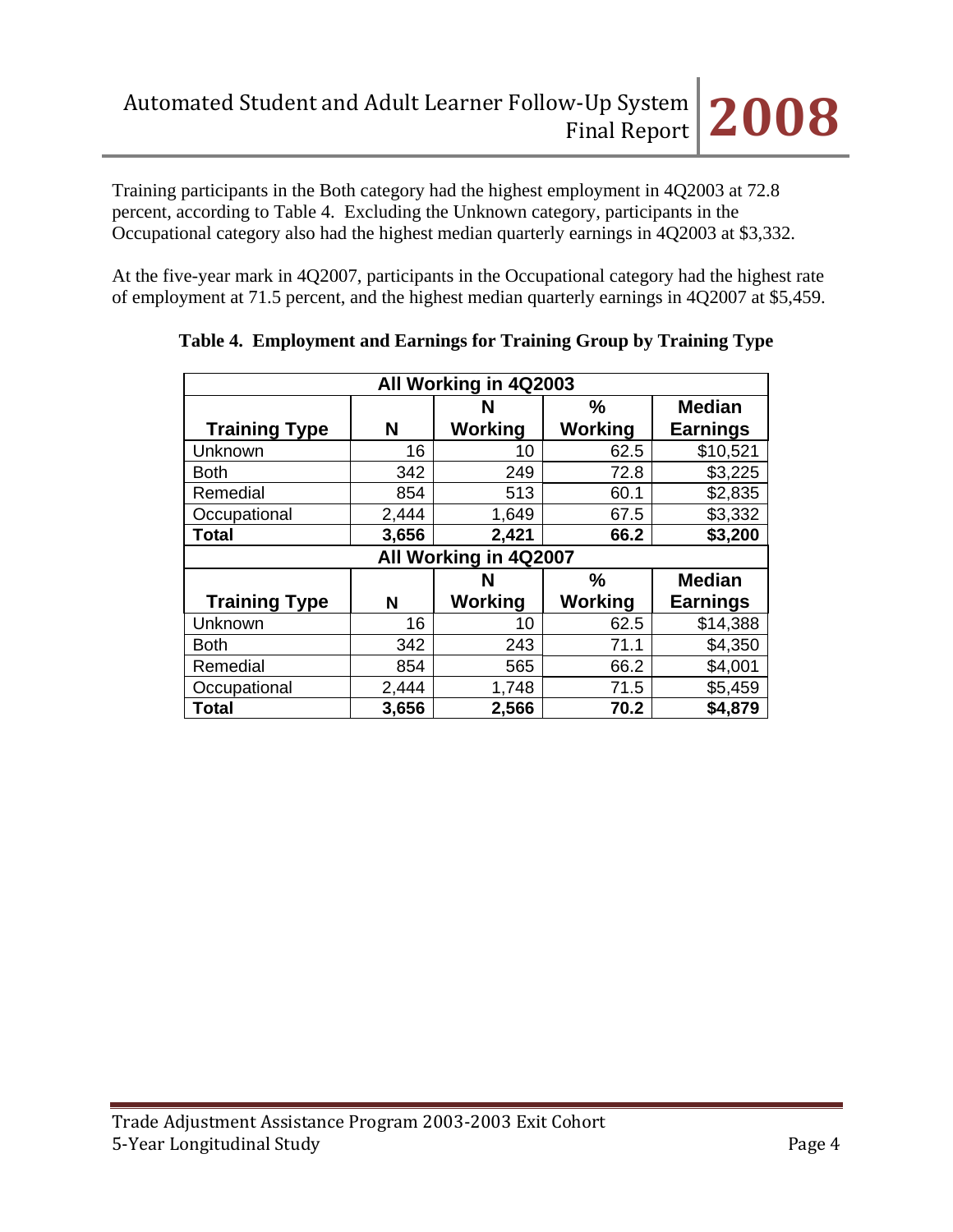Table 5 shows the top ten industries of employment in 4Q2003 by 4-digit NAICS code. We see that Employment Services was the most common industry sector of employment in 4Q2003. Those participants working in the General Medical and Surgical Hospitals sector posted the highest median quarterly earnings in 4Q2003 at \$4,480.

|                                               | N       | <b>Median</b>   | <b>NAICS</b> |
|-----------------------------------------------|---------|-----------------|--------------|
| <b>Industry Sector</b>                        | Working | <b>Earnings</b> | Code         |
| <b>Employment Services</b>                    | 323     | \$2,986         | 5613         |
| <b>Home Health Care Services</b>              | 205     | \$1,877         | 6216         |
| <b>Vocational Rehabilitation Services</b>     | 164     | \$2,722         | 6243         |
| <b>Elementary and Secondary Schools</b>       | 144     | \$2,497         | 6111         |
| <b>Other General Merchandise Stores</b>       | 91      | \$3,276         | 4529         |
| <b>Nursing Care Facilities</b>                | 82      | \$3,348         | 6231         |
| <b>Offices of Physicians</b>                  | 80      | \$3,690         | 6211         |
| <b>General Medical and Surgical Hospitals</b> | 77      | \$4,480         | 6221         |
| Cut and Sew Apparel Manufacturing             | 56      | \$3,427         | 3152         |
| Management, Scientific, and Technical         |         |                 |              |
| <b>Consulting Services</b>                    | 50      | \$3,235         | 5416         |

**Table 5. Top 10 Industries of Employment for Al Working in 4Q2003**

Table 6 shows the top ten industries of employment for participants found working in 4Q2007. Home Health Care Services was the most common industry of employment, while Elementary and Secondary Schools was the second most common industry sector between 4Q2003 and 4Q2007. General Freight Trucking had the highest median quarterly earnings in 4Q2007 at \$8,998.

|                                               | N       | <b>Median</b>   | <b>NAICS</b> |
|-----------------------------------------------|---------|-----------------|--------------|
| <b>Industry Sector</b>                        | Working | <b>Earnings</b> | Code         |
| Home Health Care Services                     | 248     | \$2,698         | 6216         |
| <b>Elementary and Secondary Schools</b>       | 240     | \$4,489         | 6111         |
| <b>Employment Services</b>                    | 154     | \$3,937         | 5613         |
| <b>Other General Merchandise Stores</b>       | 108     | \$4,835         | 4529         |
| <b>General Medical and Surgical Hospitals</b> | 89      | \$6,516         | 6221         |
| <b>Vocational Rehabilitation Services</b>     | 79      | \$3,756         | 6243         |
| <b>Offices of Physicians</b>                  | 65      | \$5,513         | 6211         |
| <b>Nursing Care Facilities</b>                | 61      | \$4,349         | 6231         |
| <b>General Freight Trucking</b>               | 54      | \$8,998         | 4841         |
| <b>Individual and Family Services</b>         | 54      | \$3,760         | 6241         |